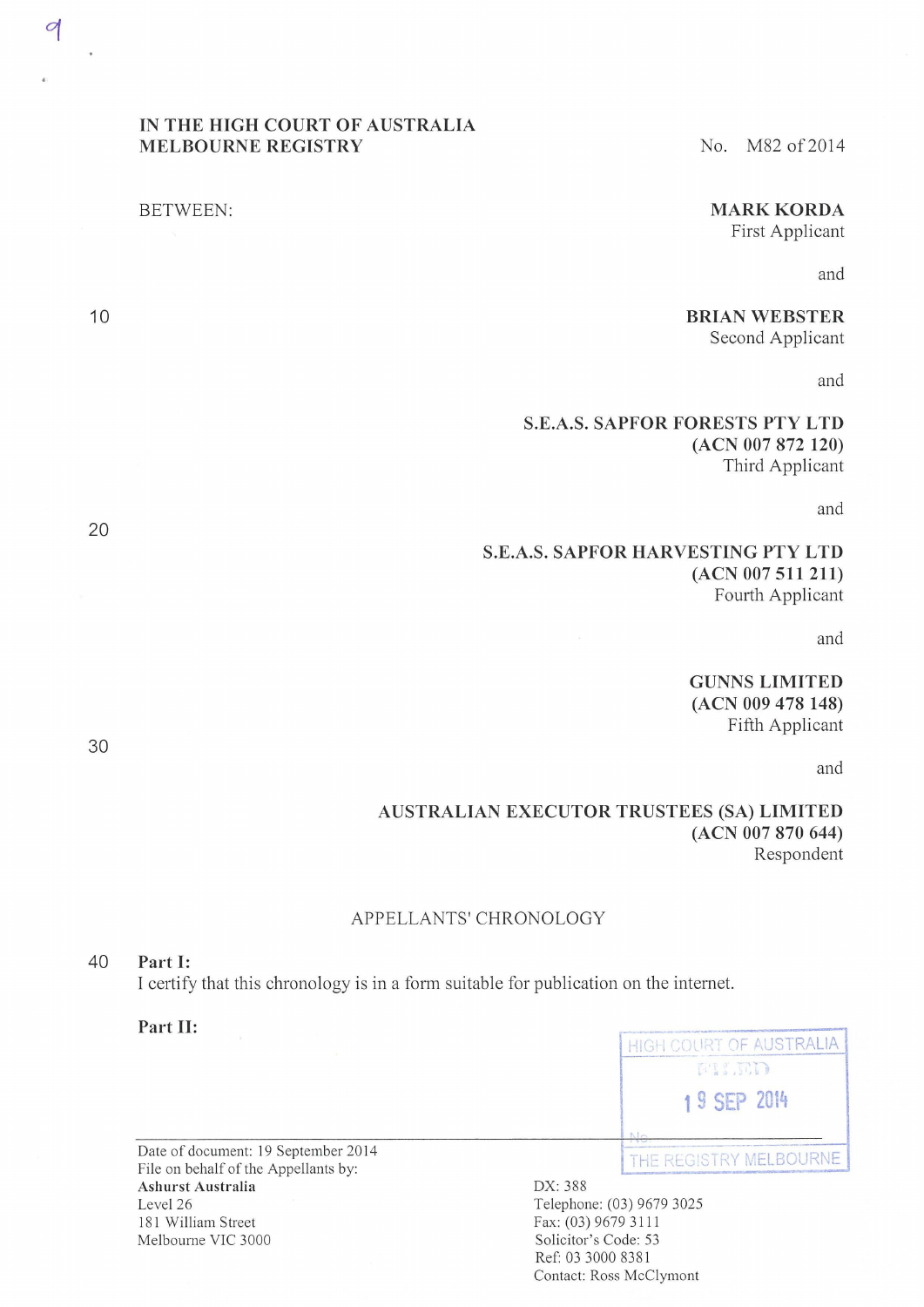|    | Event                                                                                                                                                                                                                                                                                                                                                                          | <b>Date</b>         | Appeal<br>book<br>Reference |
|----|--------------------------------------------------------------------------------------------------------------------------------------------------------------------------------------------------------------------------------------------------------------------------------------------------------------------------------------------------------------------------------|---------------------|-----------------------------|
| 1. | SEAS Sapfor Forests Pty Ltd (ACN 007<br>872 120) ("Forest Company")<br>incorporated under the Companies Act<br>1892                                                                                                                                                                                                                                                            | 6 February 1926     |                             |
| 2. | Companies Act 1962 (SA) commenced                                                                                                                                                                                                                                                                                                                                              | 22 November<br>1962 |                             |
| 3. | Australian Executor Trustees (SA) Ltd<br>(ACN 007 870 644) ("AET"), Forest<br>Company and SEAS Sapfor Harvesting<br>Pty Ltd (ACN 007 511 211) ("Milling<br>Company") enter into the Trust Deed<br>("Trust Deed").                                                                                                                                                              | 6 March 1964        |                             |
| 4. | AET, Forest Company and Milling<br>Company enter into the Tripartite<br>Agreement.                                                                                                                                                                                                                                                                                             | 6 March 1964        |                             |
| 5. | Gunns Limited (ACN 009 478 148)<br>("Gunns") effected a takeover of, inter<br>alia, the Forest Company and Milling<br>Company. The Forest Company and<br>Milling Company encumbered their<br>assets to the Gunns' Companies' lenders.                                                                                                                                          | January 2008        |                             |
| 6. | 1980 Prospectus (No. 116) issued by<br>Forest Company offering covenants<br>entitling covenantholders to the net<br>timber proceeds apportionable to their<br>interest in that planting year.                                                                                                                                                                                  | 31 October 1980     |                             |
| 7. | Companies Act 1981 (Cth) commenced                                                                                                                                                                                                                                                                                                                                             | 18 June 1981        |                             |
| 8. | 1984 Prospectus (No. 125) issued by<br>Forest Company offering covenants<br>entitling covenantholders to the net<br>timber proceeds apportionable to their<br>interest in that planting year and a<br>payment in relation to the value of the<br>land contained in the convenant when the<br>timber was clear felled or when the land<br>ceased to be subject to the covenant. | 31 October 1984     |                             |
| 9. | Certain of the Gunns' Companies,<br>including the Forest Company and<br>Milling Company enter into a Tree Sale<br>Agreement ("Tree Sale Agreement")<br>with, <i>inter alios</i> , AET, for the sale of<br>trees, including some trees the subject of<br>covenants under the Trust Deed. The<br>Tree Sale Agreement provided for<br>payment of the \$33,999,998 to the          | 15 March 2012       |                             |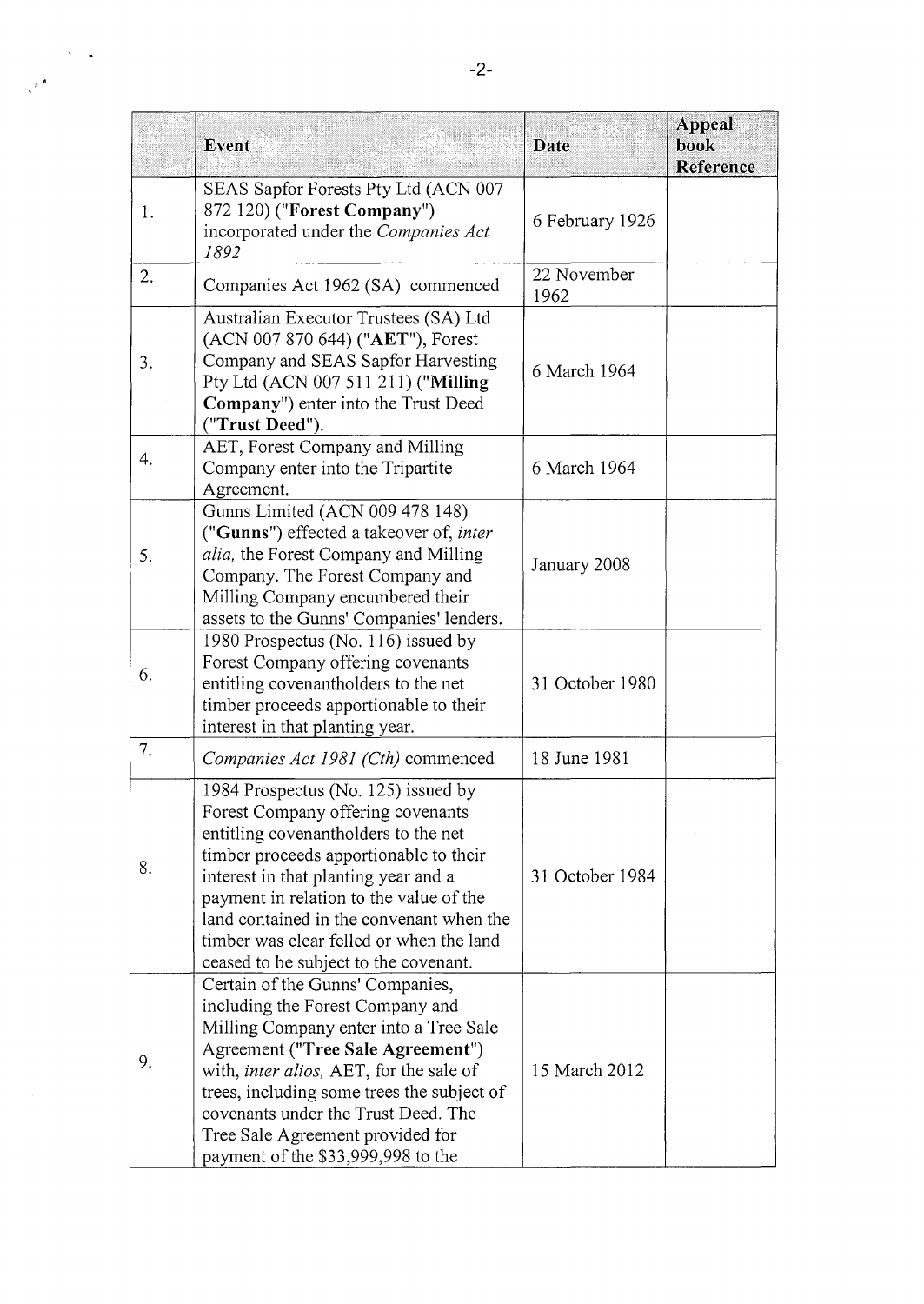|     | Milling Company ("Tree Sale<br>Proceeds").                                                                                                                                                                                                                                                                                                                                                                                                                                                                                                                                                                                  |                      |  |
|-----|-----------------------------------------------------------------------------------------------------------------------------------------------------------------------------------------------------------------------------------------------------------------------------------------------------------------------------------------------------------------------------------------------------------------------------------------------------------------------------------------------------------------------------------------------------------------------------------------------------------------------------|----------------------|--|
| 10. | A number of Gunns Companies,<br>including the Forest Company, entered<br>into separate contracts for the sale of land<br>in South Australia and Victoria ("Land<br>Sale Contracts"), including some land<br>the subject of covenants under the Trust<br>Deed. The proceeds from the sale of the<br>land under the Land Sale Contracts were<br>to be paid to Trust Company (Australia)<br>Limited (ACN 000 000 993) in its<br>capacity as responsible entity for two unit<br>trusts as consideration for units in those<br>trusts ("Gunns Units"). The Gunns Units<br>were subsequently to be redeemed in<br>three tranches. | 15 March 2012        |  |
| 11. | The Tree Sale Proceeds are deposited<br>into the Gunns' overdraft account, being<br>Australia and New Zealand Banking<br>Group Ltd account no 017042-<br>833033958).                                                                                                                                                                                                                                                                                                                                                                                                                                                        | 16 March 2012        |  |
| 12. | The redemption of Tranche 1 of the<br>Gunns Units occurs and the proceeds are<br>distributed, including \$8.7 million which<br>is placed in a suspense account.                                                                                                                                                                                                                                                                                                                                                                                                                                                             | 15 August 2012       |  |
| 13. | \$4,800,000 is released from the suspense<br>account to Gunns for working capital<br>purposes, leaving \$3.9 million in the<br>suspense account) ("Tranche 1<br>Balance").                                                                                                                                                                                                                                                                                                                                                                                                                                                  | 5 September<br>2012  |  |
| 14. | Administrators appointed to, inter alia,<br>Gunns, Forest Company and Milling<br>Company.                                                                                                                                                                                                                                                                                                                                                                                                                                                                                                                                   | 25 September<br>2012 |  |
| 15. | First and Second Appellants (Receivers)<br>are appointed to, <i>inter alia</i> , Gunns, the<br>Forest Company and the Milling<br>Company.                                                                                                                                                                                                                                                                                                                                                                                                                                                                                   | 25 September<br>2012 |  |
| 16. | The Tranche 1 Balance is paid into the<br>receivership bank account, being ANZ<br>Account number 8361 68807.                                                                                                                                                                                                                                                                                                                                                                                                                                                                                                                | 27 September<br>2012 |  |
| 17. | Proceeds from redemption of Tranche 2<br>of the Gunns Units is paid into the<br>receivership bank account.                                                                                                                                                                                                                                                                                                                                                                                                                                                                                                                  | 28 September<br>2012 |  |
| 18. | Proceeds from redemption of Tranche 3<br>of the Gunns Units is paid into the<br>receivership bank account.                                                                                                                                                                                                                                                                                                                                                                                                                                                                                                                  | 27 June 2013         |  |

 $\mathcal{L}^{\text{max}}_{\text{max}}$ 

*'.(-.* 

 $\sim$   $\sim$